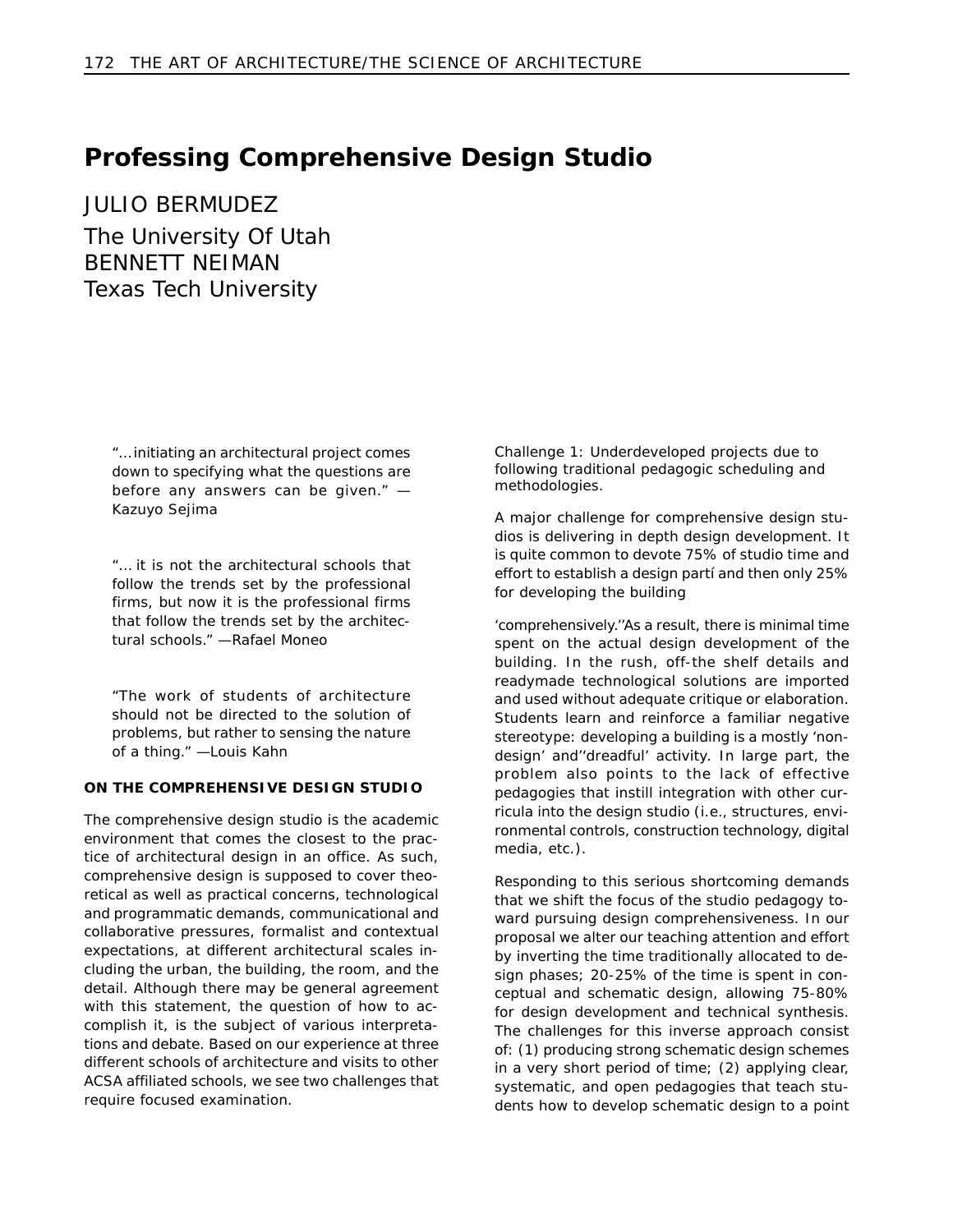of believable constructability; (3) keeping the students interested and excited about their projects throughout the entire process.

## *Challenge 2: Poor and uneven learning outcomes due to a false dichotomy between theory and practice.*

Our diagnosis of contemporary comprehensive design studios also suggests that they tend to get trapped under the force of practice by accepting a lower common denominator for design. This is observed in studio work that is well developed pragmatically, but shows poor or stereotypical solutions due to an uncritical attitude towards site constraints, construction, function, codes and standards. On the other hand, comprehensive design studios too often fall into obscure theoretical, formalistic, or programmatic interests without ever delivering a well-developed building. Escapism of real world concerns is as damaging as an uncritical acceptance of normal practice (Freire 1970).

We seek to avoid both pitfalls by illuminating our pedagogy with a renewed understanding of what it means to *'profess'* by offering a critique of both architectural academia and professional practice. As Eliot Freidson (1990) argues, the term "profession" suggests two kinds of interpretations. *"First, consonant with the Latin origin of its use in English, it represents a more than ordinary commitment to performing a particular kind of activity—an avowal of a special sort of devotion or dedication."* In the context of architecture, this interpretation suggests that the professional should be concerned with the well being of the people and the environment one serves. The second interpretation deals with *"the productive labor by which one makes a living, a full-time occupation that entails the use of some sort of specialized skill."* Paraphrasing Freidson, we say that each of these different understandings cannot be mutually exclusive of each other. It is not good enough if the professional cares for architecture deeply but provides architectural services without possessing and exercising any particularly specialized knowledge and skill. Nor is it sufficient if the professional provides architectural services without caring about their implications beyond technical matters.

True architectural professing demands holding a position, standing for something, and making a vow in the name of a deep seeded passion for architecture, our fellow beings, and the Earth. *Professing wants belief and care*. But that is not enough. Professing also requires the masterful ability to technically and competently respond to architectural challenges. *Professing wants knowledge and skill*. Professing is where belief and knowledge come together in the here and now of present day reality. In this context, uncritically adopting borrowed ideologies, traditionally available solutions, or predigested expertise appears superficial and irresponsible. Perhaps as important is the question of how we profess architecture facing *this* reality vs. an unattainable ideal world. Can we truly make a committed and caring act in which we use our architectural skills for the sake of improving whatever is entrusted to us as architects? Can we make a difference? Our *Professing Comprehensive Design Studio* seeks not only to fully develop a building but also to instill a lasting attitude. We are not interested in training cold technocrats but instead educating committed, critical practitioners (Orr 1994, Palmer 2000, Schön 1987, 1983).

## **GENERAL PHILOSOPHY OF THE PROFESSING COMPREHENSIVE DESIGN STUDIO**

The studio pedagogy articulates these ideals by means of an evolutionary interpretation of what it means to 'profess.' The launching of the studio through readings, and the constant reminder of a theoretical component to the comprehensive design project, establishes a critical mindset that fosters the'*ideological dimension* of professing. The breath and depth expected from the design proposals sets up a level of technical competency the *expertise dimension* of professing. Finally, the attitude and culture of experimentation in the studio instilled by the initial start up phases of the studio is maintained throughout, permitting an *evolutionary dimension* of professing. These three dimensions guarantee a comprehensive development of professing.

The theoretical, technical and experimental facets of professing architecture are engaged and articulated by asking participating students to establish relationships between: different ideologies; different students (teams); different curricula; different faculty; and different media (analog/digital).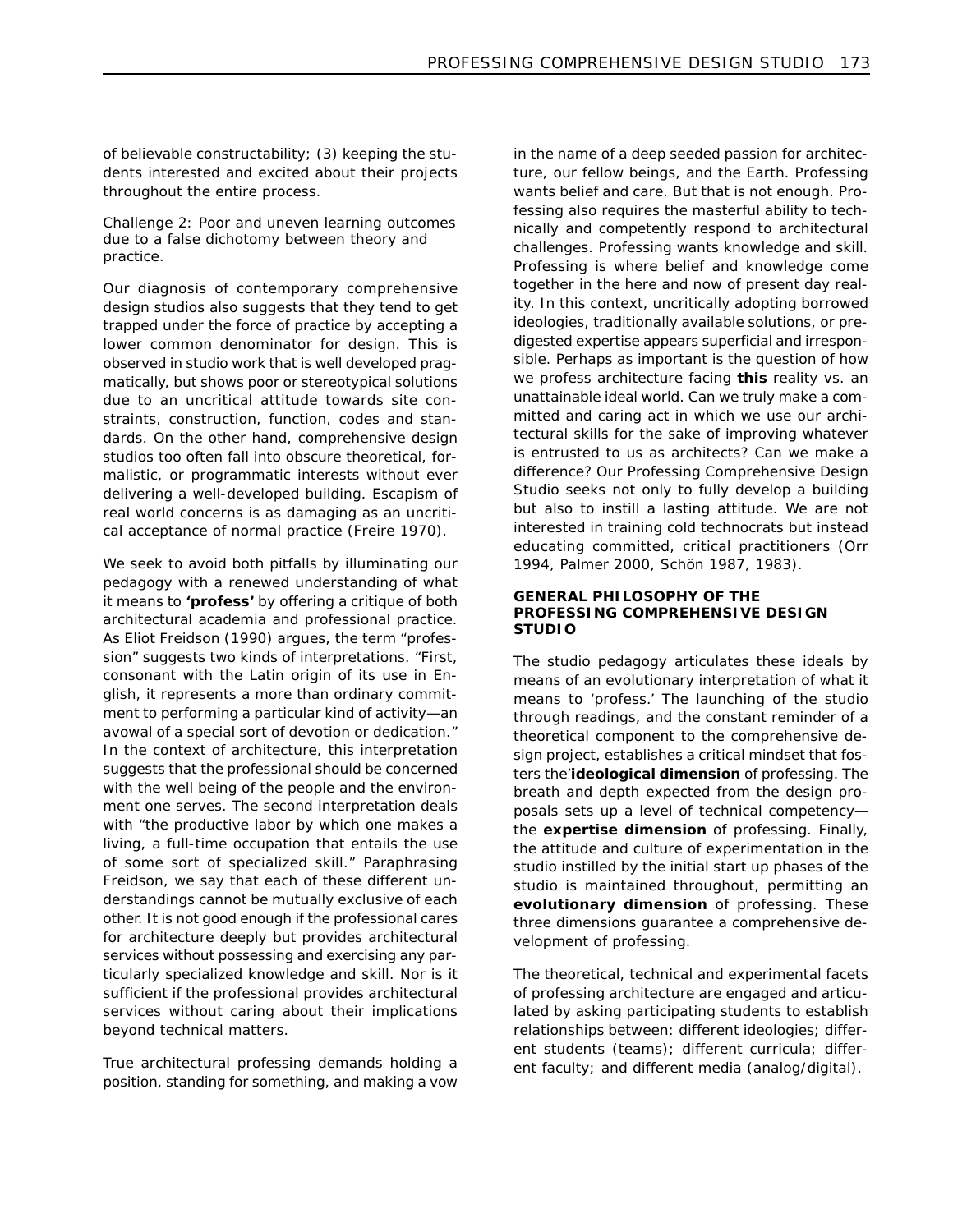# **FIVE TEACHING STRATEGIES**

We employ five related teaching strategies to instill this philosophy of professing in our

*Comprehensive Design Studio*. We start with an *intensive design workshop*, making full didactic use of *teamwork*, while pursuing *curricular integration* through a "slow approximation' method*,* continuously and critically referring back to *ideology*, and providing a full toolbox of *analog-digital media* techniques to support the design inquiry.

**(1) Intensive Design Workshop.** The studio is jump-started by an intensive, four-day, eight hour per day, stimulating workshop (Neiman & Bermudez 1997) that quickly provides students with a strong work ethic, a design methodology, and an architectural scheme. Accelerating the schematic design phase allows the studio to devote more attention and effort to design development. The iterative nature of the workshop insures quality responses.

**(2) Teamwork.** All studio activity is conducted in groups in order to provide the necessary critical mass to deliver a comprehensive architectural response. By working in teams, students learn collaborative skills, and mature ideologically and technically through close interaction with others of different backgrounds. The students discover and develop their own strengths as individuals. Learning that successful teamwork comes from a wise man•agement of difference prepares soon-tograduate students for architectural practice, a cooperative enterprise. A team of instructors who have overlapping and compatible interests teaches the studio. This supportive environment encourages teamwork that is engaged with energy and rigor, while permitting the individual's voice to find its place.

**(3) Curricular integration.** A major challenge of the comprehensive design studio is bringing together diverse knowledge spread out across the curriculum. One reason is that such knowledge (usually specific and well developed) comes at a level of definition inappropriate to the fuzzy state of an evolving design. Design teachers tend to overemphasize abstract and formal issues at the expense of balancing the frequently competing demands from each allied discipline. Our *Profess-*

*ing Comprehensive Design Studio* offers a *method of 'slow approximation'* that demands just-intime technical solutions but at a 'resolution' consistent with the conceptual underpinnings of the team's project. This avoids unbalancing the design process with unnecessary detail, which in turn, encourages further de•sign exploration and integration. Construction materials, structural and environmental systems, programmatic, and other technical issues are brought in during the process to inform and enhance design decisions. As a result, non-studio curricula become 'evolutionary' and intimately embedded into the design schemes. Faculty specialists participate in the studio as guest experts and the studio instructors lead a curricular area of their expertise in addition to design.

**(4) Critical Ideology.** Ideological discourse is embedded up front into the studio culture, thus permeating the design process from the beginning. Thus, a theoretical position (which is actually where the term *partí* comes from) must be expressed in the building form, program and site, down to the details. Technical competency in each of these areas is ultimately tested in reference to the team's ideology. In fact, critical ideology is used to determine relevancy when trying to decide among competing disciplinary interests. By making it impossible to avoid this matter, students must confront and learn that architectural expertise and responsibility are intrinsically tied to ideology and theory (Carr & Kemmis 1989). More importantly, it becomes quickly evident that it is not possible to take on a particular ideology without personal and emotional involvement. Intellectual positioning is an internal quest for what students believe, which in turn provides opportunity for the student's emotional and attitudinal growth in character (Brooks 2001). Most learning theories show that personal involvement is at the root of making a lasting impression and change in students. (Beard 1969, Dewey 1966, 1938, Jonassen 1992, Piaget 1972, 1971).

**(5) Analog-Digital Media Migration.** Since architectural decision-making is based on representations, media techniques and methods are of outmost importance in supporting and encouraging innovative design comprehensiveness. Thus, the studio's inquiry is pursued through innovative analog-digital media migrations. The lens of media become vehicles to zoom in, study, and ad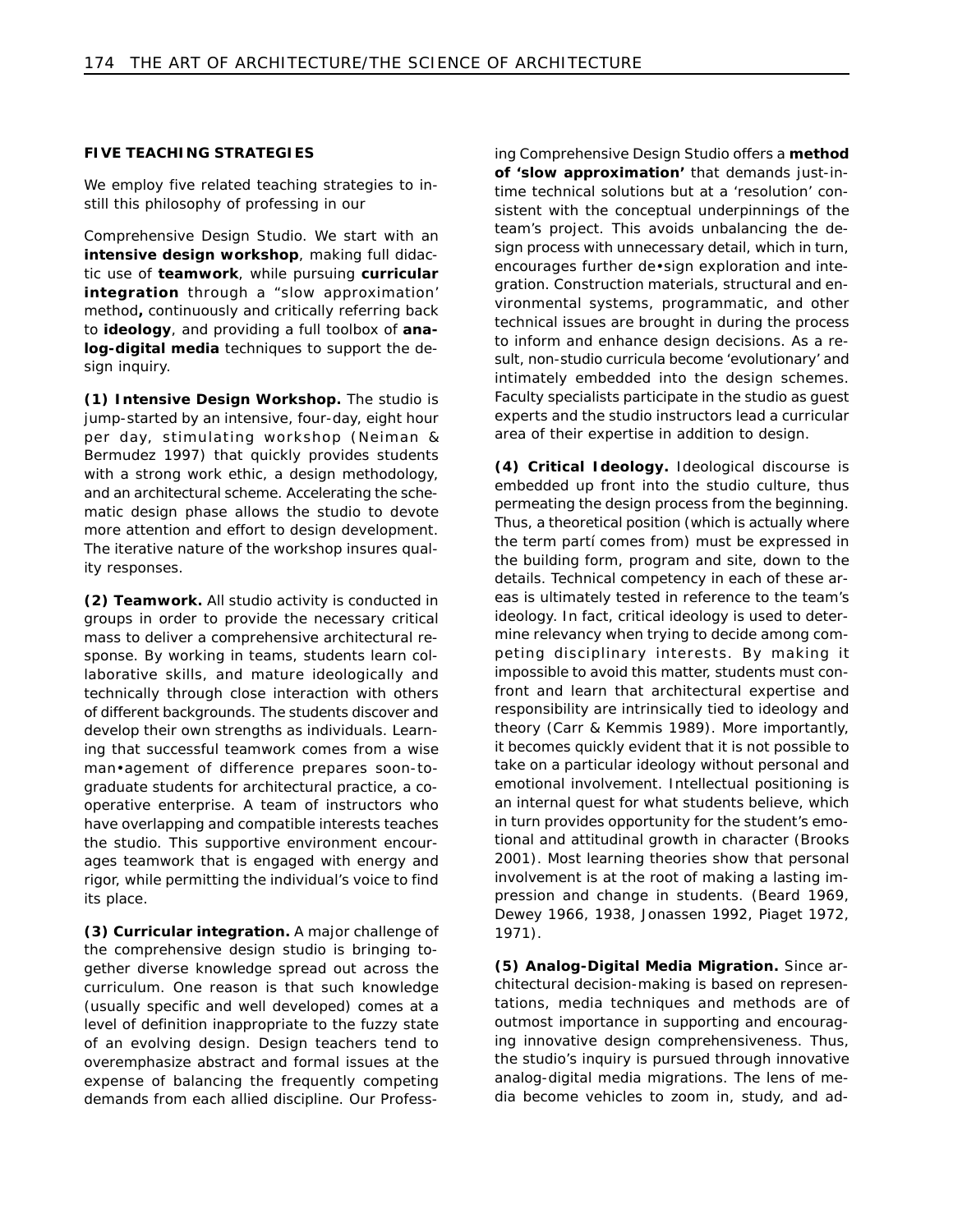vance architecture through a poetics of representation that while remaining loyal to making pushes the boundaries of what we know (Neiman & Bermudez 1997, Neiman & Do 1999). The importance of media as a synthetic environment to assist continued, personal, and reflective design experimentation cannot be understated.

## **STUDIO PHASES: DETAILS & PRODUCTION**

## *Phase One: Pre-Workshop (5%).*

A lecture introduces the fundamental aspects of the analog-digital design methodology. The studio is organized into design teams. The teams read, discuss, and write a response to a series of texts addressing the ideological roots of architecture in light of contemporary civilization. The responses are posted to an interactive discussion board on the web. Both faculty and students contribute, arguing and defending each team's position. The goal is teaching students the need for intellectual arguments to stand by themselves upon the force of reason and logic without any coloring of personality and passion. Simultaneous to this activity, the first design exercise of the studio requires each team to search for unfamiliar found conditions of between-ness within a generalized site location. Using a digital camera or video teams produce context-expanding visual material of the site. The intention of the exercise is to prepare the mind in new ways for seeing and interpreting the real vs. the ordinary (Figure 1).

#### *Fig. 1. Interpretive Site Analysis: Team 03 and Team 12.*



# *Phase Two: Analog-Digital Design Workshop (15%).*

After the one-week initiation, the teams are launched into an intensive, improvisational, and conceptual analog-digital design charette. This four-day workshop sets up a productive, systematic and open attitude that is sustained throughout the semester. Within a few hours, a rigorous work ethic is established, and the teams are spontaneously experimenting by means of a dialog between analog-digital media while simultaneously questioning the ideology of their work. The teams

create quick, rough physical models, which are digitally photographed. They extract parts of it and investigate its materialization through scanning, video, and image manipulation. The structure of the physical models and images is analyzed via freehand sketching, as a means to take ideological responsibility for the spontaneous actions made as a means to translate them into digital models. Early notions of program and site conditions are embedded into the process. All this is done under a critical eye, simultaneous to intuitive drive and insightful improvisation. The schematic designs produced during the workshop are strong architectural hypotheses that survive a thorough questioning process, thus proving their fitness to move into the next phase (Figures 2 & 3).

# *Phase Three: Design Development (50%).*

This phase develops the rough 'schematic' design produced in the analog-digital workshop, examining and adapting it to an actual site and program. Curricular integration of allied architectural issues enters the process and is addressed by means of a *"slow approximation" design method*. At all times, students are consciously reflective in their studies. For instance, the program is examined not just as a "shopping list" of spaces, but also as an ideological statement about the particular institution being built. Similarly, the site is considered not just in its obvious physical dimension but also as a critical intersection of urban, social, environmental, and cultural systems. Environmental controls, life safety, and structural systems continuously enter the process and are addressed within the overall design ideology. As in the *Analog-Digital Workshop*, students use both traditional and digital media in iterative frames allowing for flexible, exploratory, and inquisitive developments to occur (Figures 4-5).

# *Phase Four: Technical Development and Synthesis (30%)*

The final phase involves the thoughtful refinement of the technical building systems, which although already integrated and approved during the midterm jury (following phase three) are in need of focused technical development. A series of lectures, critiques, references, and eventually a final jury are scheduled to guarantee a mature comprehensive evolution of the already developed design of phase three. The teams are asked to avoid easy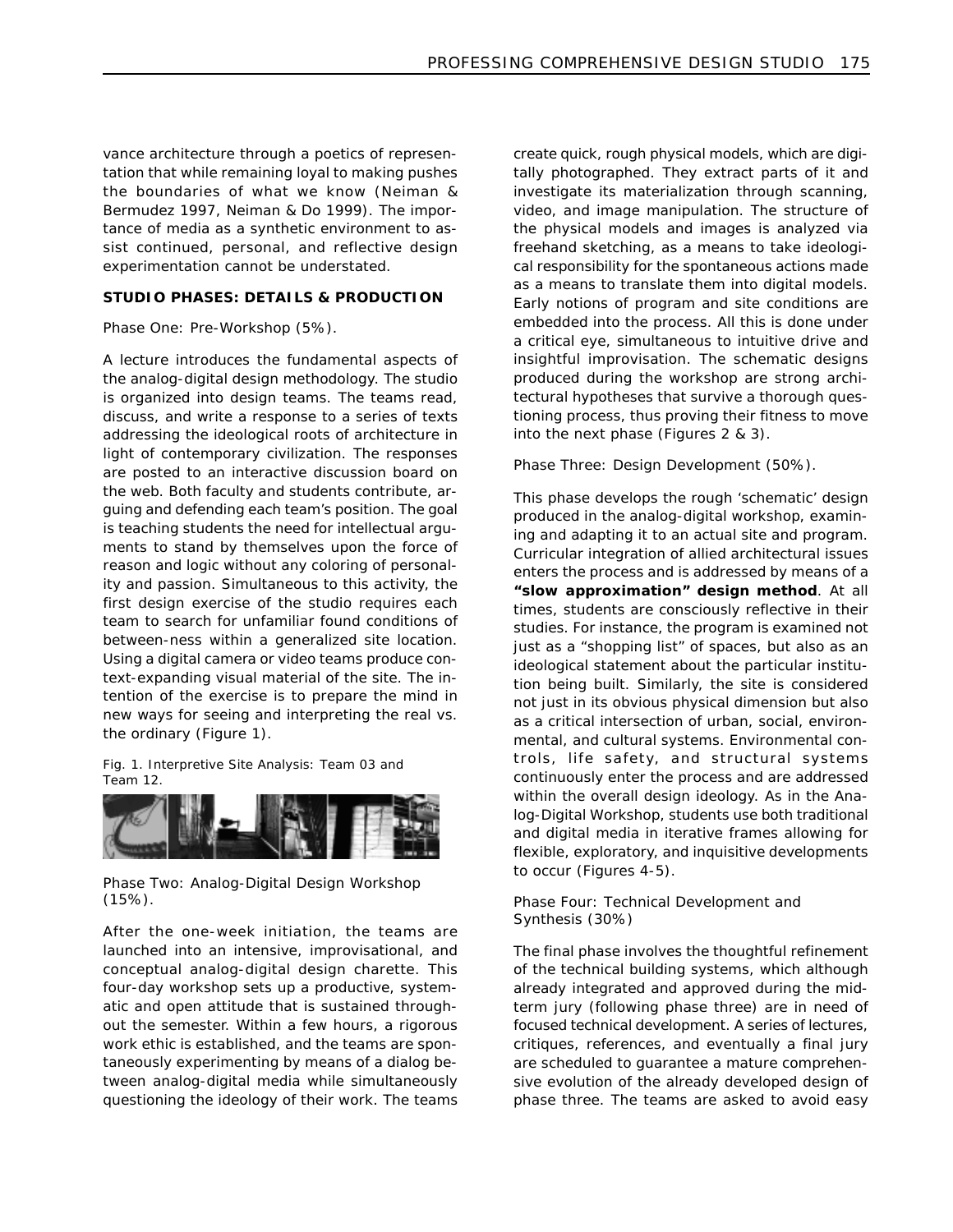stereotypical moves that may betray their design ideology as expressed thus far. The students' concern is to *profess* a design philosophy all the way down to the details. A large-scale sectional slice model and section detail drawings is required to demonstrate full design development and synthesis. In addition to a final set of plans, elevations, and sections of the building, a series of experiential vignettes are produced, which demonstrates the studio's close attention to the phenomenological nature of the proposed building (Figures 6-9).

# **CONCLUSION: PROFESSING EDUCATION**

We believe that the *Professing Comprehensive Design Studio* successfully tests its two main premises to improve comprehensive building design. First, it shifts the pedagogic focus, time and effort from schematic to design development. Second, it offers an insightful balance between theory and practice*.* This is possible because of a good combination of an intensive initial workshop that dramatically jump-starts the design process along with

*Fig. 2. Analog-Digital Workshop: lecturing, discussing, making, scanning, sketching, critiquing, presenting.*



*Fig. 3. Schematic Proposals: teams 10, 11, 2 (top row); teams 9, 1, 12 (middle row); teams 8, 4, 6 (bottom row).*



*Fig. 4. Slow Approximation: Team 12 analog and digital development studies*



*Fig. 5. Demonstrated Ideology: Team 12 digital design development studies.*

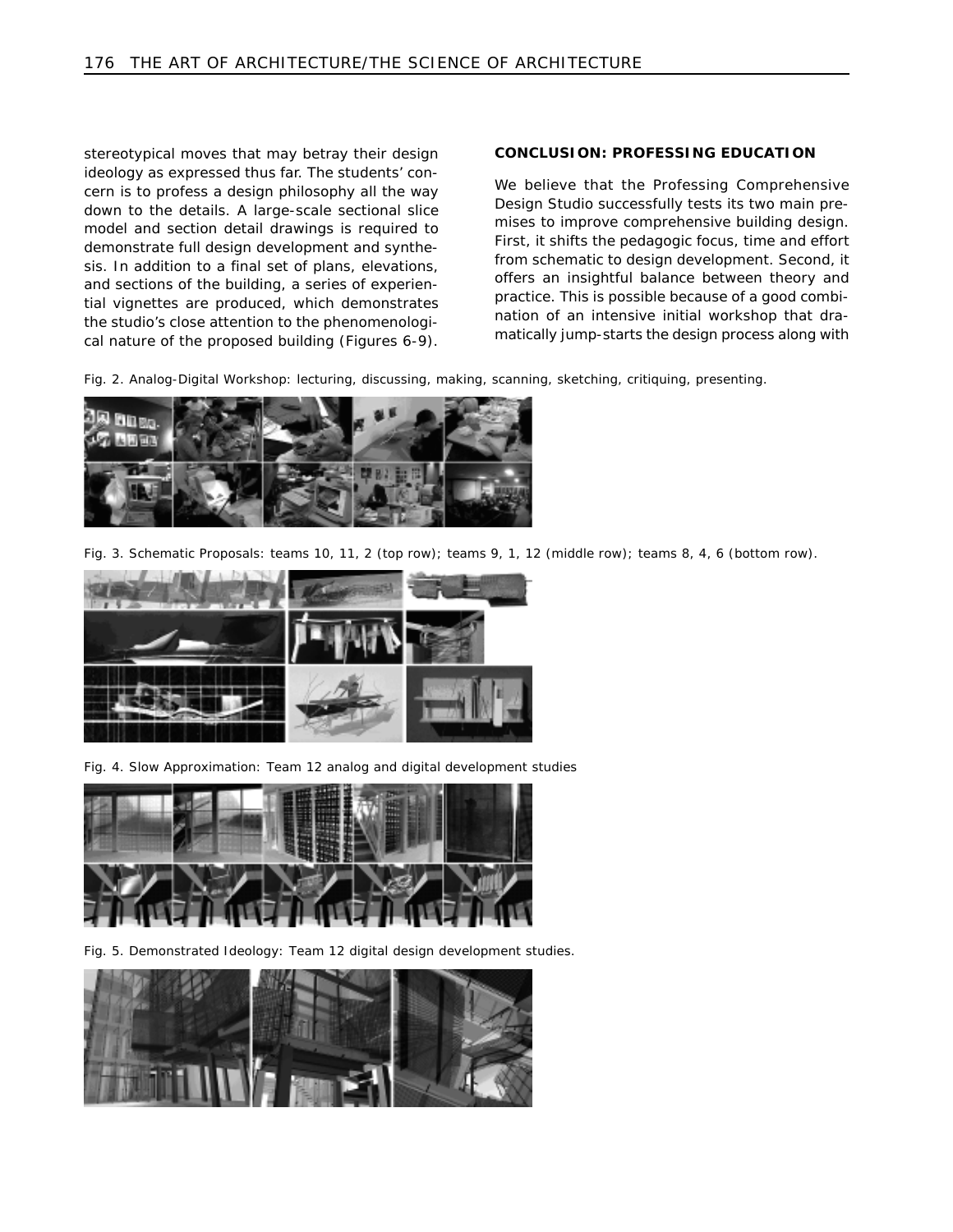

*Fig. 6. Technical Synthesis: Team 2 analog slice model and digital vignettes.*

*Fig. 7. Technical Synthesis: Team 6 analog slice model and digital building section perspective.*



*Fig. 8. Technical Synthesis: Team 4 schematic model (hanging), final model, and analog slice model.*



*Fig. 9. Technical Synthesis: Team 12 at final review and Team 4 final exhibit.*

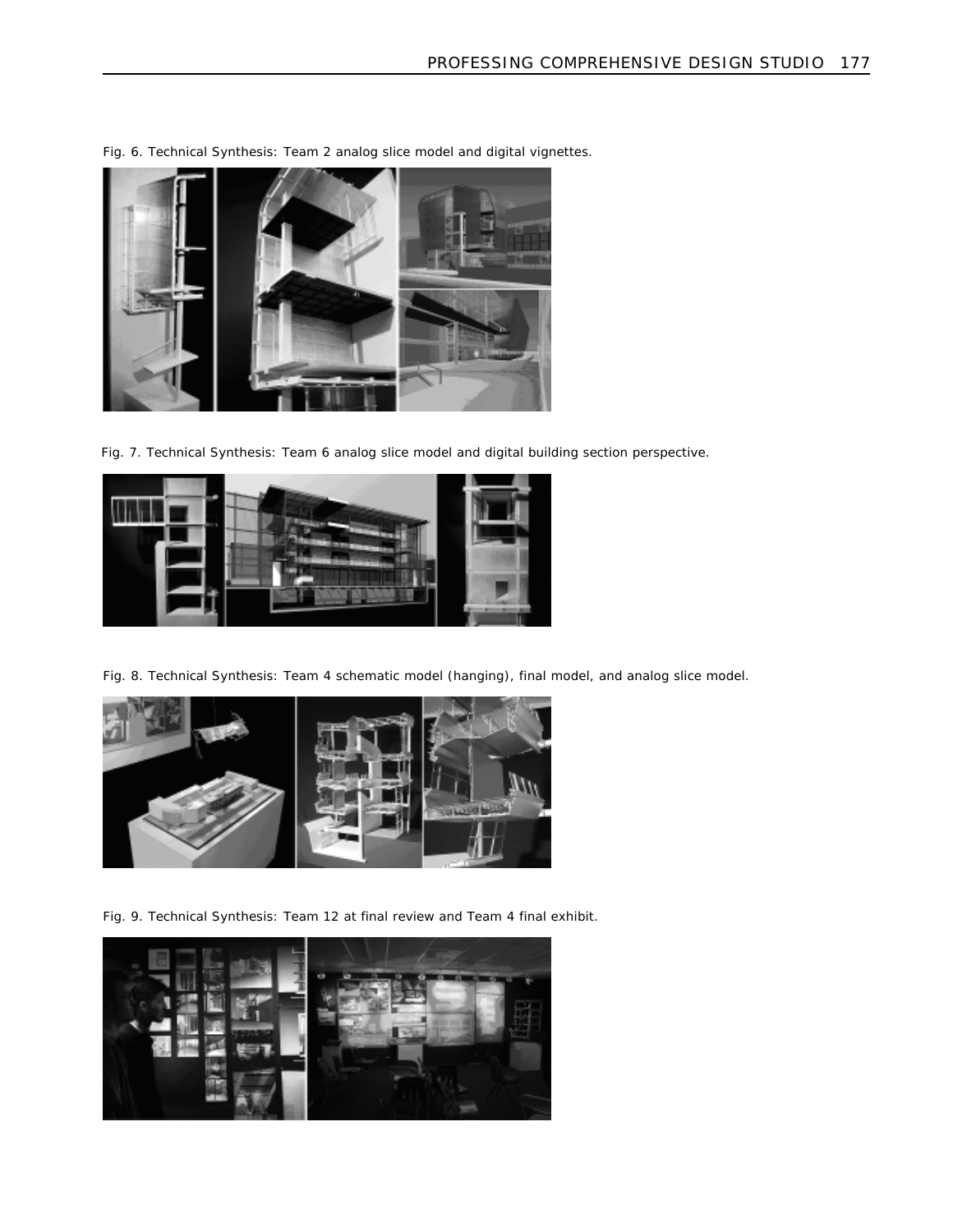the use of team dynamics to encourage high levels of intellectual and technical production.

By offering a thorough pedagogy based on a wide view of professing, the studio instills in students a conduct of professing that while solidly grounded in technical competency also includes its essential ideological component along with tools for its continue updating through critical experimentation. This is done by fully engaging reality. We use a "real" site, program, and materials. The exercise is not an esoteric avoidance of architectural making. The message to students is clear: reality is not boring or constraining but rather the opposite: true novelty is unleashed by facing (not avoiding) the real. By pursuing an enlightened way of looking and acting upon the real, we prepare students for a committed practice (Freire 1970).

We believe that the architectural design work produced in the *Professing Comprehensive Design Studio* speaks for itself. The students' final projects offer strong schemes that challenge normative practice while exhibiting impressive levels of design development with believable constructability. Their heightened sense of detailing acuity, precision, and subtlety is matched by a careful attention to how the building appears in experience. As important, the students are capable of intellectually holding their ground against any ideological or theoretical critique. This is a powerful combination that reaches the highest expectations of professional graduate education in architecture.

Using the teamwork teaching strategy, along with requiring students to interact between often competing situations, results in another significant outcome of the studio. Less skilled students manage to achieve high levels of performance measured not only through their team's work, but also as their personal contribution to that effort.

Another reason for the studio's positive outcome may be found in a fruitful teaching collaboration among the faculty. The studio is lead by faculty at different career stages (e.g., junior, mid-career, and

senior), with different backgrounds, disciplinary interests, and roles, but with an uncompromising commitment to design excellence, and a versatile understanding and command of digital technologies in the design studio.

In the *Professing Comprehensive Design Studio*, media representations (analog or digital) are integrated in a manner that attains a blended sense of team individuality. We interpret such 'blending' to be a sign of the larger unifying synthesis taking place in the studio through its curricular integration. In this sense, it validates the natural, but seldom practiced method of 'slow design approximation' to foster cross-disciplinary fusion.

The student response to this studio is enlightening (Figure 10). For the first time, as many students confess, they find not just the time to develop a building design, but more importantly, they understand and enjoy the process of *professing* a comprehensive design project. The students realize that comprehensive design does not ultimately come exclusively from adopted external ideologies, a given knowledge base, or instructor authority. Rather it comes from within each individual, the particular situation, and in relationship with others (teamwork). In learning how to become aware of their own inherent passion, and then honestly and carefully allowing it to be expressed, the students learn the meaning, power, and responsibility of *professing* architecture. Students begin to recognize their own voice and in so doing know who they really are and why they do what they do, and how they do it. We trust that this is the goal of *professing* education.

## **REFERENCES**

Beard, R.M. (1969) *An Outline of Piaget's Developmental Psychology for Students and Teachers*. New York: Basic Books Inc. Publishers

Brooks, D. (2001) "The Organizational Kid", *The Atlantic Monthly* (April)

Carr, W. and S. Kemmis (1989) *Becoming Critical*. London and Philadelphia: The Falmer Press

*Fig. 10. Professing Comprehensive Design: students presenting and discussing.*